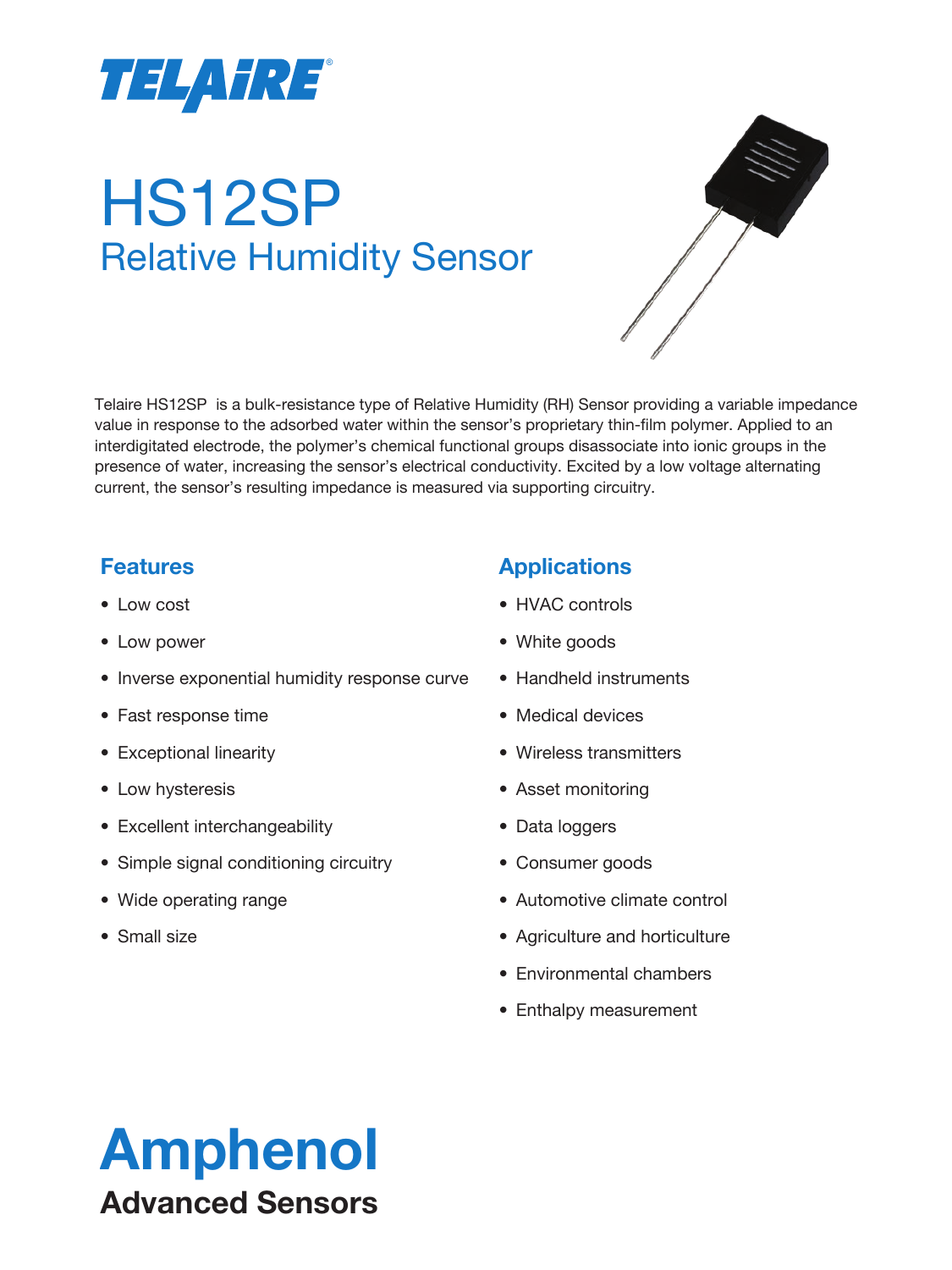# HS12SP Specifications

| Parameter                       | <b>LIMITS</b> |            |            | <b>UNIT</b>  | <b>CONDITION</b>                  |  |
|---------------------------------|---------------|------------|------------|--------------|-----------------------------------|--|
|                                 | <b>MIN</b>    | <b>TYP</b> | <b>MAX</b> |              |                                   |  |
| <b>Storage Temperature</b>      | 0             |            | 50         | $^{\circ}C$  |                                   |  |
| <b>Storage Humidity</b>         | 20            |            | %RH<br>90  |              | Without condensation              |  |
| <b>Operating Humidity</b>       | 30            |            | 90         | %RH          | Do not allow dewdrops<br>to form. |  |
| <b>Operating Temperature</b>    | $\mathbf 0$   |            | 50         | $^{\circ}$ C |                                   |  |
| <b>Rated Working Voltage</b>    | AC 1V         |            |            | $k\Omega$    | $50Hz - 1KHz$                     |  |
| <b>Rated Power</b>              | 0.3           |            | mW         |              |                                   |  |
| Nominal Impedance Value         |               | 60         |            |              | 25°C, 50%RH                       |  |
| Tolerance on Impedance<br>Value | 42            |            | 78         | $k\Omega$    |                                   |  |

### **Reliability**

| Parameter              | <b>CRITERIA</b> | <b>CONDITION</b>                                   |
|------------------------|-----------------|----------------------------------------------------|
| Dry Heat Storage       | $<\pm 5$ %RH    | 85°C, 1000 hours                                   |
| <b>Cold Storage</b>    | $<\pm 5$ %RH    | $-40^{\circ}$ C, 1000 hours                        |
| Damp Heat Storage      | $<\pm 5$ %RH    | 65°C ±5°C, 90%RH, 1000 hours                       |
| <b>Heat Cycle Test</b> | $<\pm 5$ %RH    | $-40^{\circ}$ C $\sim$ 85 $^{\circ}$ C, 100 cycles |
| Low Humidity Storage   | <±5 %RH         | 20°C, 20%RH, 1000 hours                            |

#### **Notes**

- *1. Do not apply direct current to the sensor.*
- *2. Do not touch the film or the surface of the sensor.*
- *3. In use and stock, freezing, dust, mist, oil, alcohol, corrosive gases or any other dirty/anomalous ambient may cause degradation of the sensor's characteristics.*
- *4. Protect the sensor film from flux/fume and high temperature during soldering.*
- *5. Do not immerse sensor in water.*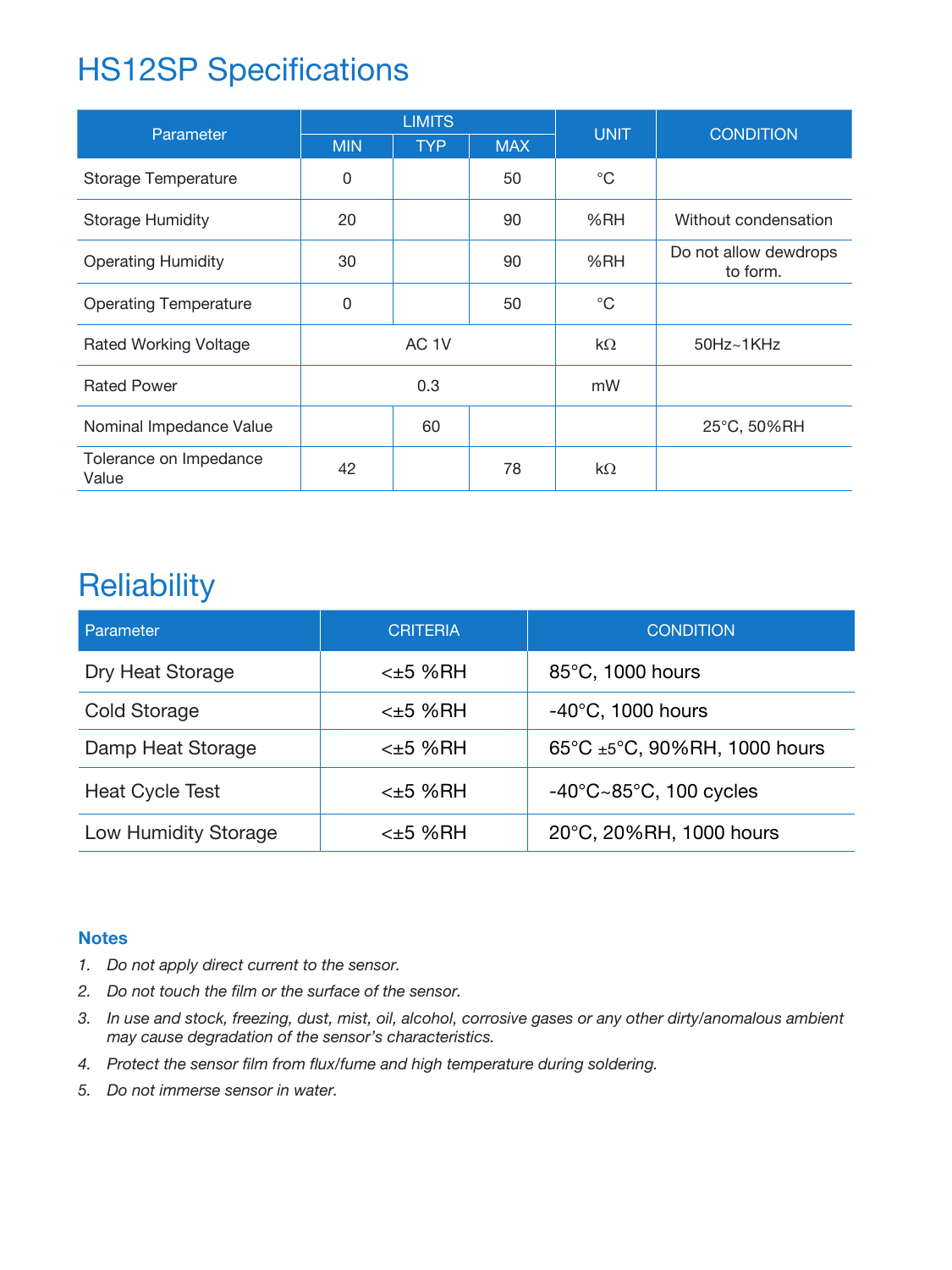# Sensitivity Characteristics



| <b>PC</b> | <b>Relative Humidity (%RH)</b> |     |     |    |     |     |     |
|-----------|--------------------------------|-----|-----|----|-----|-----|-----|
|           | 30                             | 40  | 50  | 60 | 70  | 80  | 90  |
| 5         | 3900                           | 870 | 230 | 80 | 32  | 14  | 6.7 |
| 15        | 1610                           | 410 | 115 | 42 | 18  | 8.0 | 4.1 |
| 25        | 840                            | 210 | 60  | 23 | 10  | 4.7 | 2.4 |
| 35        | 600                            | 140 | 45  | 17 | 7.8 | 3.7 | 1.9 |
| 45        | 370                            | 95  | 30  | 12 | 5.5 | 2.6 | 1.4 |

# Typical Response Characteristics